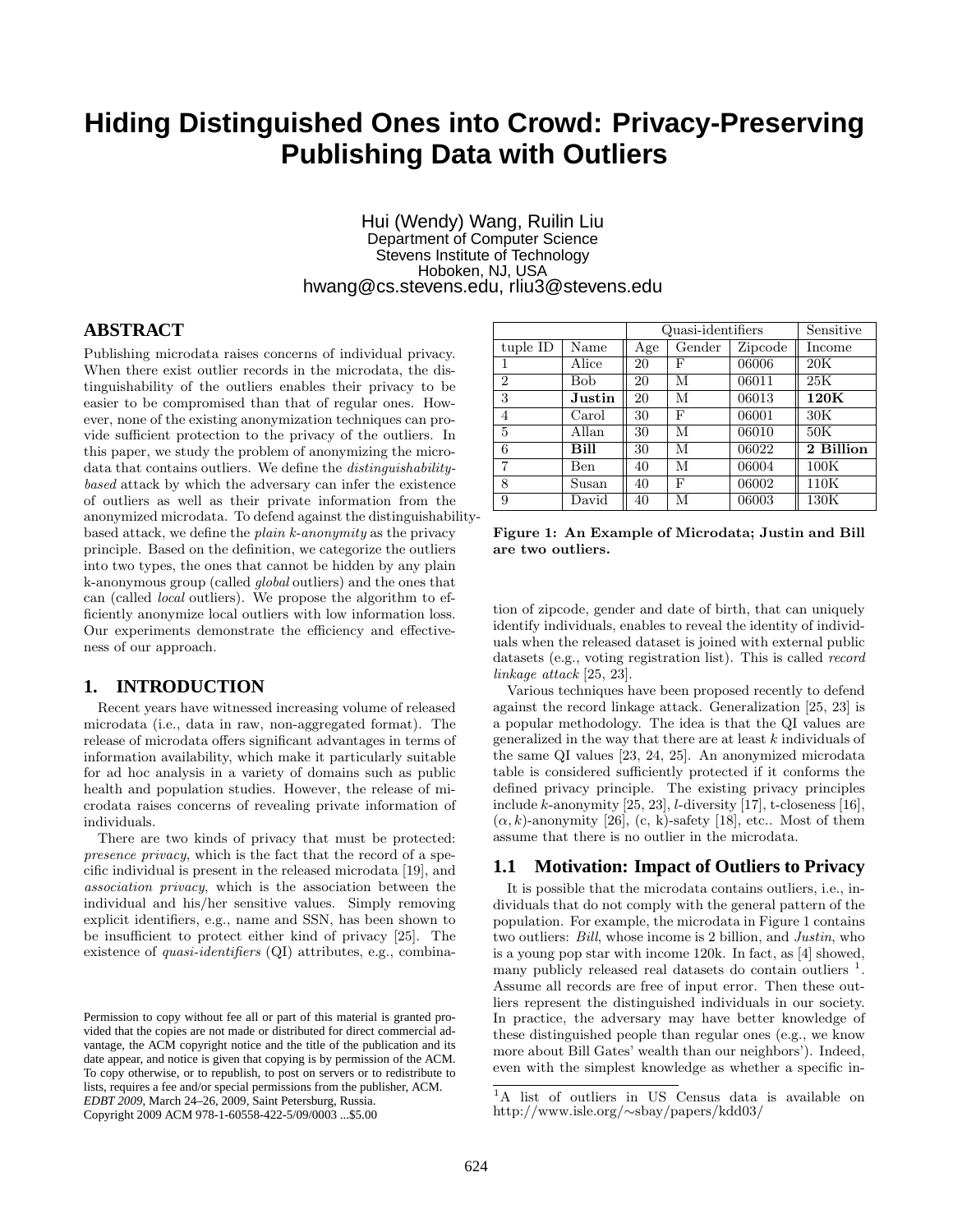| Age | Gender | Zipcode        | Income    |
|-----|--------|----------------|-----------|
| 20  | $\ast$ | [06006, 06013] | 20K       |
| 20  | $\ast$ | [06006, 06013] | 25K       |
| 20  | $\ast$ | [06006, 06013] | 120K      |
| 30  | $\ast$ | [06001, 06022] | 30K       |
| 30  | $\ast$ | [06001, 06022] | 50K       |
| 30  | $\ast$ | [06001, 06022] | 2 Billion |
| 40  | $\ast$ | [06002, 06004] | 100K      |
| 40  | $\ast$ | [06002, 06004] | 110K      |
| 40  | $\ast$ | [06002, 06004] | 130K      |

| Age      | Gender            | Zipcode        | Income |
|----------|-------------------|----------------|--------|
| [20, 30] | $\overline{\ast}$ | [06001, 06011] | 20K    |
| [20, 30] | $\ast$            | [06001, 06011] | 25K    |
| [20, 30] | $\ast$            | [06001, 06011] | 30K    |
| [20, 30] | $^\ast$           | [06001, 06011] | 50K    |
| [20, 40] | $\ast$            | [06002, 06013] | 100K   |
| [20, 40] | $\ast$            | [06002, 06013] | 110K   |
| [20, 40] | $\ast$            | [06002, 06013] | 120K   |
| [20, 40] | $^\ast$           | [06002, 06013] | 130K   |

shows requiring *lowerbound* of income range shows requiring upperbound of income range cannot hide the outlier Justin. cannot hide the outlier Justin.

(a) A bad anonymization scheme that (b) A bad anonymization scheme that Bill's record is removed.

Figure 2: Examples of Bad Anonymization.

dividual is an outlier or not, the adversary may be able to re-identify him/her from the k-anonymous datasets. For example, in Figure 2 (a), from the first group that contains income [20K, 120K] for people of age 20, the adversary can easily infer that there must exist a young person whose income is unusually high compared with other young people, i.e., there must exist an outlier. If he/she knows that Justin is an outlier and he is the only candidate whose information matches the quasi-identifier values of this group (i.e., age=20, male, Zipcode∈[06006, 06013]), he/she can explicitly re-identify Justin with his income 120k. This example shows that with the outlierness as a bit of additional external knowledge, both the presence and association privacy of the outliers are easier to be attacked compared with the regulars. Unfortunately simply removing these outliers may cause high information loss (as shown in Section 8). Thus it is necessary to protect the peculiarity of outliers so that they can be safely hidden in the crowd. Unfortunately, none of the existing privacy-preserving data publishing work ever considered outliers and the possible threats to their privacy due to their distinguishability.

In this paper, we consider numerical sensitive values (e.g., income). We assume the "abnormality" of the outliers involves these sensitive values. Recently some privacy preserving work has been done on numerical sensitive values (e.g., [30], [15]). Most of them define a lowerbound of the range size for the sensitive values in the same group (i.e., the group that contains the tuples of identical quasi-identifier values), so that the adversary cannot conclude with high probability that the sensitive values fall into a small interval. However, requiring the lowerbound of the range of the sensitive values alone is not sufficient to protect the privacy of outliers. For instance, in Figure 2 (a), the range of income for people of age 20 is [20K, 120K], which definitely conforms the "large range" requirement by both [30] and [15]. However, we have shown above that the adversary still can disclose Justin's record. Indeed, since outliers are far from the regulars, anonymizing outliers together with normal tuples will likely result in the sensitive values in the same groups are of the range size that is too large, which may catch the adversary's attention.

A seemingly straightforward approach to hide the distinguishability of outliers is to further define an upperbound of the range size for the sensitive values in the same group.

| Age      | Gender  | Zipcode        | Income |
|----------|---------|----------------|--------|
| [20, 40] | $\ast$  | [06002, 06010] | 20K    |
| [20, 40] | $\ast$  | [06002, 06010] | 50K    |
| [20, 40] | $^\ast$ | [06002, 06010] | 100K   |
| [20, 40] | $^\ast$ | [06002, 06010] | 110K   |
| [20, 40] | $\ast$  | [06001, 06013] | 25K    |
| [20, 40] | $^\ast$ | [06001, 06013] | 30K    |
| [20, 40] | $\ast$  | [06001, 06013] | 120K   |
| [20, 40] | $\ast$  | [06001, 06013] | 130K   |

Figure 3: A good anonymization scheme that hides Justin's record; Bill's record is removed.

For instance, with the requirement that the range size of the sensitive values in the same group must be in the range  $[30k,$  $60K$ , instead of grouping with people of similar age (shown in Figure 2 (a)), Justin's record is grouped together with those of similar income (Figure 2  $(b)^2$ ). The income range  $[100K, 130K]$  is of size  $30K$ , which satisfies the size requirement. However, with the age range [20, 40] for this income range, the scheme still reveals the fact that there must exist a young outlier who has abnormally higher income (at least 100K) than the other young people. Therefore, the "goodness" of the anonymization cannot be achieved by simply controlling the lowerbound/upperbound of the range size of the sensitive values in the same group.

Both anonymization schemes in Figure 2 (a) and Figure 2 (b) fail to protect the privacy of Justin because they reveal some "abnormality". Such abnormality of the anonymization groups is mostly likely caused by the presence of outliers in the groups. Based on this, from the anonymized groups that bear irregularity, the adversary may be able to infer the existence of outliers in the anonymized groups, and further disclose the privacy of outliers. Therefore, a good anonymization scheme that can hide outliers must be the one that behaves "normally". Figure 3 shows such an example. The group that matches Justin's quasi-identifier values does not infer that there must exist a young person who has abnormally high income than the other peers, thus the outlier Justin's record is successfully hidden.

<sup>2</sup>Bill's record is removed from Figure 2 (b) since any group that includes it will fail the range size constraint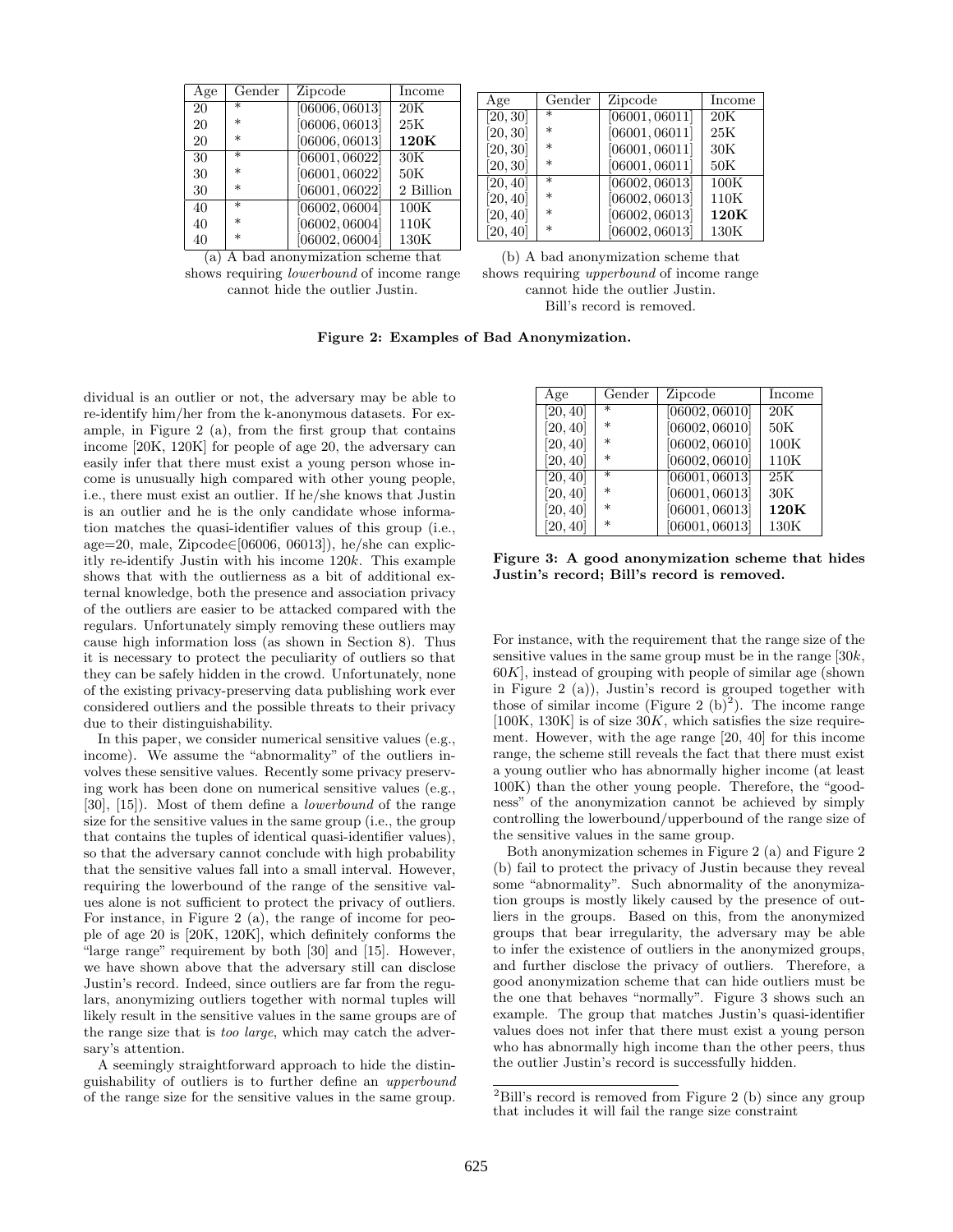## **1.2 Contributions**

In this paper, we study the problem of how to publish the microdata that contains the outliers so that the privacy of the outliers are adequately protected. We have the following contributions.

First, to the best of our knowledge, we are the first to study privacy-preserving publishing of data that contains outliers. We define the distinguishability-based attack, by which the adversary can identify the outliers as well as their private information as long as he/she can confirm the presence of outliers in the original microdata. We formally study how the adversary can infer the existence of outliers in the original microdata from the released anonymized dataset.

Second, to defend against the distinguishability-based attack, we propose a robust privacy criteria, plain k-anonymity. Besides requiring every individual tuple is included in a QIgroup that contains at least  $k$  distinct sensitive values, plain k-anonymity further requires that by applying the

distinguishability-based attack, there is no privacy leakage of either the presence of the outliers in the original microdata or their associated sensitive values.

Third, we categorize outliers into two types, namely *alobal* outliers that cannot be hidden in any plain k-anonymous group, and local outliers that can. To apply the appropriate anonymization actions on these two types of outliers, we characterize them and discuss how to efficiently distinguish them.

Fourth, we design an efficient algorithm to construct plain, k-anonymous QI-groups that effectively anonymize the local outliers. Our anonymization algorithm efficiently builds the anonymization scheme without expensive pre-checking of outliers.

Last but not least, we demonstrate the efficacy of our approach with an extensive set of experiments. Our experimental results show that our approach can efficiently anonymize the microdata that contains outliers with low information loss.

The rest of the paper is organized as follows. Section 2 describes related work. Section 3 introduces the preliminaries including anonymization framework. Section 4 defines the distinguishability-based attack on outliers. To defend against the distinguishability-based attack, Section 5 defines the privacy principle, namely plain k-anonymity. Section 6 studies both global and local outliers. Section 7 proposes the algorithm that efficiently construct plain, k-anonymity anonymization scheme. Section 8 presents the experimental results. Section 9 concludes the paper and discusses the future work.

# **2. RELATED WORK**

Privacy-preserving data publishing has received considerable attention in recent years. K-anonymity is the first anonymization principle in the literature [23, 24, 25]. It requires that in the published data, every combination of quasi-identifiers can be indistinctly matched to at least k tuples. However, it may result in that all tuples possess exactly the same sensitive value. To address this defect, ldiversity [17] is proposed recently. It ensures that every QIgroup contains at least l "well-represented" sensitive values. Other variants of k-anonymity, e.g.,  $(\alpha, k)$ -anonymity[26], (c, k)-safety[18], etc., are defined to address different privacy requirements. Most of the above work focuses on categorical sensitive values. None of them assume the existences of outliers in the microdata.

Recently some attention has been shifted to numerical sensitive values. Zhang et al. [30] discussed the information leakage when the numerical sensitive values fall into a narrow range. For example, salaries in the range [20k, 21k] enables the adversary to estimate the salary of attacked target with a high probability. To defend against the attack, it proposed  $(k, e)$ -anonymous model, which requires that each QI-group must have at least  $k$  different sensitive values, while the range of the group must be at least e. Li et al. [15] pointed out the possibility of the proximity breach, i.e., the adversary can conclude with high confidence that some sensitive value must fall in a small interval. They proposed  $(\epsilon, m)$ anonymity to defend against proximity breach. Specifically,  $(\epsilon, m)$ -anonymity requires that for every sensitive value x, at most  $1/m$  of the tuples in its QI-group can have sensitive values "similar" to  $x$ , i.e., its difference from  $x$  should be no greater than  $\epsilon$ . Both techniques focus on the *lowerbound* of the range of all sensitive values in the same QI-group and require it should be large enough so that the adversary cannot conclude with high probability that the sensitive values fall into a small interval. However, the ranges that are too large may still incur privacy breach when outliers exist in the microdata. Section 1 has given an example. Therefore,  $(k, e)$ -anonymous and  $(e, m)$ -anonymity models cannot provide sufficient protection to the privacy of outliers. Besides the above work, Li et al. proposed t-closeness, which required that the distribution of the sensitive values in the released microdata should be close to that of the original [16]. However, if the outliers exist in the original microdata, to satisfy t-closeness, they must be outstanding in the distribution of both the original and released microdata. As the result, the outliers can be easily identified by investigating the distribution alone. Therefore, t-closeness fails to defend against the attack on outliers as well.

#### **3. PRELIMINARIES**

In this section, we introduce the preliminaries.

#### **3.1 Distance-based Outliers**

There are a few definitions of outliers in the literature, for example, distance-based outliers [3, 20, 22] and densitybased outliers [8]. In this paper, we consider distance-based outliers as defined in [20].

DEFINITION 3.1. [Distance-based Outlier]  $[20]$  A tuple  $o \in D$  is a  $(p, d)$ -distance outlier if at least  $p\%$  of the tuples in  $D$  lie at a distance greater than  $d$  from  $o$ .

We consider *Euclidean distance* between tuples. To avoid scaling problems, all distances are standardized. In particular, we standardized values x of attribute  $A = (x$  $min(A)/(max(A) - min(A)).$ 

In general, the outlierness can lie on a single attribute (e.g., income) or multiple attributes (e.g., age together with income). Since we assume the outlierness always involve sensitive values, for outliers on single attribute, they are outstanding on the sensitive attribute. We call these outliers sensitive-attribute outliers. Specifically,

DEFINITION 3.2. [Sensitive-attribute Outliers and Multiattribute Outliers  $\Delta$  An outlier tuple o is a *sensitive*attribute  $(p, d)$ -outlier if there exists at least  $p\%$  tuples T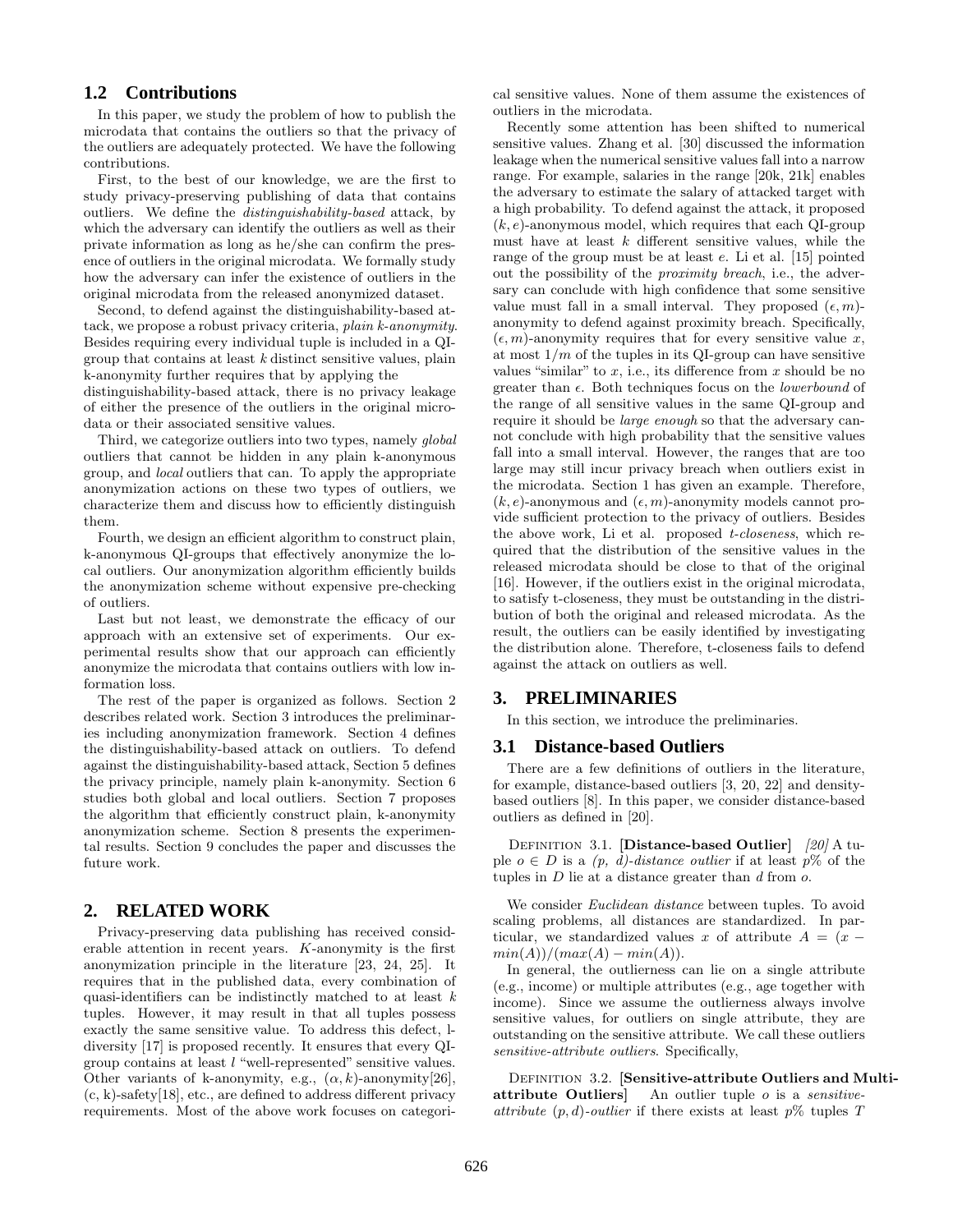

Figure 4: Examples: (a) Taxonomy Tree of Country, (b) Taxonomy Tree of Gender

such that  $\forall t \in T, |t[S] - o[S]| \geq d$ , where S is the sensitive attribute. Otherwise, o is a multi-attribute outlier.

Bill's record in Figure 1 is an example of sensitive-attribute outlier due to its extremely high income 2 billion, while Justin's record in Figure 1 is an example of multi-attribute outlier; It is not outstanding on the income value alone, but very notable if Justin's age is also taken into consideration.

#### **3.2 Anonymization Framework**

Let  $D$  be a microdata table that stores private information of a set of individuals. There are three types of attributes in D: identifiers (ID), quasi-identifiers  $\mathcal{QI} \{QI_1, \ldots, QI_m\}$ and sensitive attributes  $S \{S_1, \ldots, S_n\}$ . For simplicity, we assume there is only one sensitive attribute  $S$  in  $D$ , and focus on numeric sensitive attributes. Our techniques can be easily adapted to multiple sensitive attributes and categorical sensitive attributes. For each tuple  $t \in D$ , we use  $t[QI_i]$   $(1 \leq i \leq m)$  and  $t[S]$  to denote the value of the *i*-th QI-attribute and the sensitive attribute of t.

We first have the following definition of QI-groups adopted from [28].

DEFINITION 3.3.  $[QI-group]$  [28] Given a microdata  $D$ , a partition consists of several subsets of  $D$ , such that each tuple in D belongs to exactly one subset. Further, all tuples in the same subset have identical (generalized) QIvalues. We refer to these subsets as QI-groups, and denote them as  $G_1, \ldots, G_m$ . Namely,  $\cup_{j=1}^m G_j = D$ , and for any  $1 \leq i \neq j \leq m$ ,  $G_i \cap G_j = \emptyset$ .

For the categorical attributes, we assume that every domain has semantic relationships among the values. Such relationships can be be easily captured by a taxonomy tree. For example, Figure 4 (a) illustrates a natural taxonomy tree for the Country attribute. For the attributes that do not have any semantic relationship, for example, the attribute Gender, their values still can be classified under a common value in a taxonomy tree (Figure 4 (b)). We assign all the leaf nodes in the taxonomy tree with an integer as their topological order. Based on this order, every node in the taxonomy tree, including leaf nodes and non-leaf nodes, can be represented as an interval. We have:

DEFINITION 3.4. [Intervals in Taxonomy Trees] In a taxonomy tree  $\mathcal T$  with all leaf nodes assigned an integer as its order, each node *n* corresponds to an interval  $[l, u]$  such that: (1) If *n* is a leaf node, then  $l = u = i$ , where *i* is the order assigned to n. (2) Otherwise,  $l = \min(c_1, l, \ldots, c_m, l)$ , and u  $= max(c_1, u, \ldots, c_m, u)$ , where  $c_1, \ldots, c_m$  are the children of node  $n$  in  $T$ .

Figure 4 illustrates the examples of intervals on the taxonomy tree nodes. We say the interval  $I_1[l_1, u_1] \preceq I_2[l_2, u_2]$ if  $l_1 \geq l_2$  and  $u_1 \leq u_2$ .

A popular anonymization technique is generalization. In particular, in the released microdata, numerical QI-values will be recoded as an interval (e.g., age 20 is recorded as [20, 40]). The categorical QI-values will be replaced with the domain values on higher level in the taxonomy tree, which can be represented as an interval too. Based on this, we formally define anonymization.

DEFINITION 3.5. [Generalization] Generalization is a one-to-one mapping function  $f$  from a microdata  $D$  to an anonymized table  $\overrightarrow{D}^*$ , such that for any tuple  $t \in D$  and any attribute A of t,  $I_{t[A]} \preceq I_{f(t[A])}$ , where  $I_{t[A]}$  and  $I_{f(t[A])}$  are the intervals of  $t[A]$  and the  $f(t[A])$ .

For instance, generalizing Female in Figure 4 (b) to  $*$  is equivalent to replacing its interval  $[2, 2]$  with  $[1, 2]$ . Note that the sensitive values are always unchanged. Therefore, every anonymized QI-group consists of a set of generalized QI-values and a set of original sensitive values. Based on this, we define the anonymized QI-group. We use  $G_i[S]$  to denote the sensitive value of the  $i$ -th tuple in the QI-group G.

DEFINITION 3.6. [Anonymized QI-group] Given a microdata  $D$  of  $m$  QI-attributes and the sensitive attribute S, let  $G \subseteq D$  be a QI-group. Then the anonymized QIgroup  $G^* = QI^* \cup S^*$ , where  $QI^* = \{[l_i, u_i] \mid 1 \leq i \leq m\},$ with  $[l_i, u_i]$  as the interval of the *i*-th QI-attribute of  $G$ , and  $S^* = \{G_i[S] \mid 1 \leq i \leq |G| \}$ . We say QI-value q matches  $G^*$ if  $\forall i (1 \leq i \leq m), q_i \in [l_i, u_i].$ 

Justin's QI-group in Figure 3 is {[20, 40], [1, 2], [06001, 06013]} ∪ {25K, 30k, 120K, 130K}. The interval [1, 2] comes from the taxonomy tree of Gender in Figure 4 (b).

When a table  $D$  is anonymized to a more generalized table  $D^*$ , it is important to measure the incurred information loss. A variety of metrics to measure the information loss by generalization have been proposed recently. The ones that are defined based on taxonomy trees are the Generalized Loss Metric [12] and the similar Normalized Certainty Penalty (NCP) [29]. For both metrics, the information loss is measured as a ratio. We adapt these two information loss models to our paper. Specifically,

#### DEFINITION 3.7. [Information Loss]

• For any categorical QI-attribute A, let  $\mathcal T$  be its taxonomy tree. Let  $v$  and  $v'$  be a data value of  $A$  before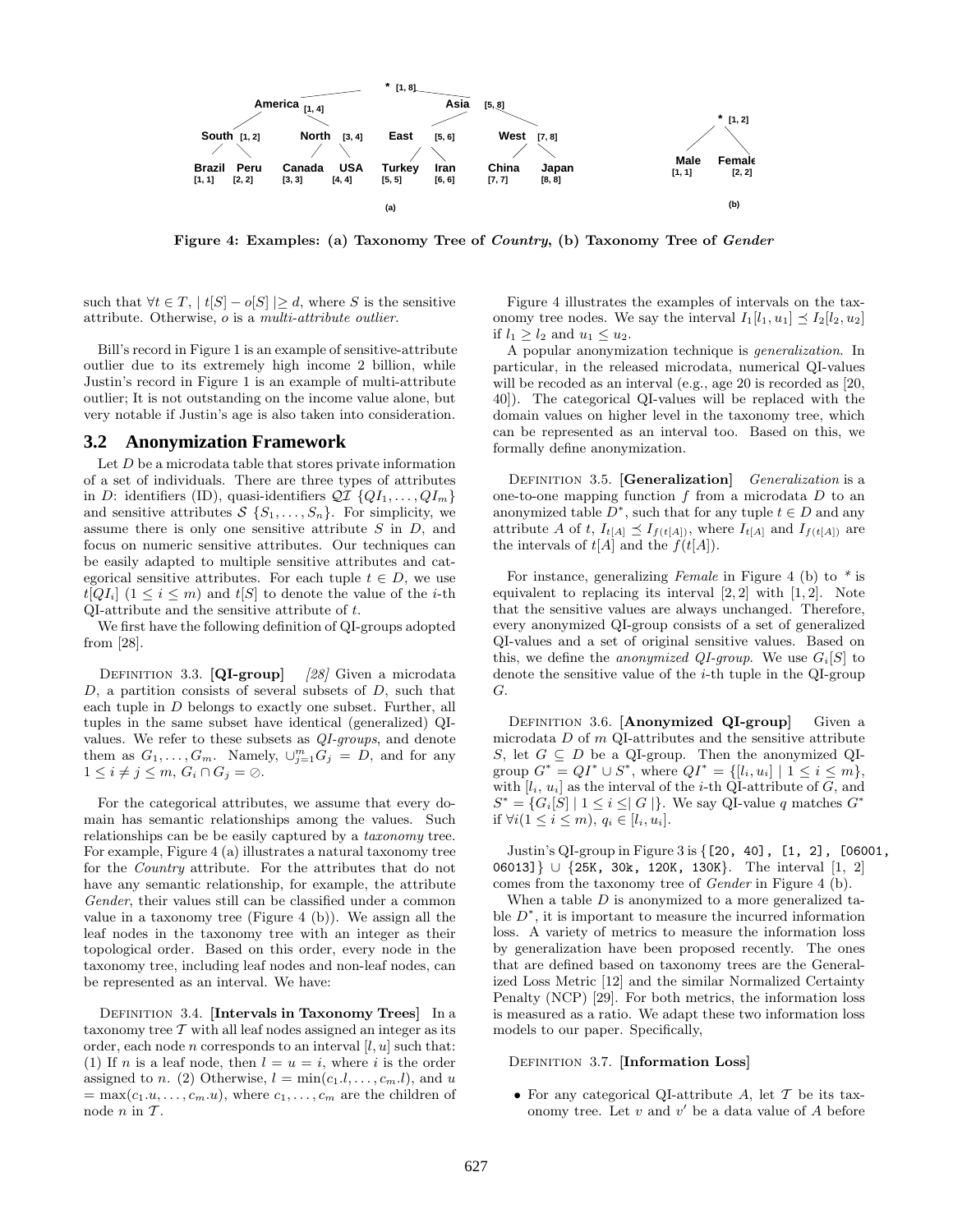

Figure 5: (3, 4) QI-hypercube group of Justin's QI-group in Figure 3

and after generalization. Let  $P$  be the corresponding node of  $v'$  in  $\mathcal T$ . Then the information loss of  $v$  is:

$$
IL_v = (M_P - 1)/(M - 1),
$$

where  $M$  is the total number of leaf nodes in  $\mathcal{T}$ , and  $M_P$  is the number of leaf nodes in the subtree rooted at node P.

• For any numerical QI-attribute  $A$ , let  $Min$  and  $Max$ be the minimum and maximum of the values of the attribute  $A$ . For any value  $v$  of  $A$  that is generalized to an interval  $[l_i, u_i]$ , the information loss of v

$$
IL_v = (u_i - l_i + 1)/(Max - Min + 1).
$$

Given the microdata D, the average information loss  $IL_t =$  $\sum_{t\in D}\sum_{v_i\in t}IL_{v_i}$  $\frac{1}{|D|}$ .

For instance, in Figure 4, assume the value USA is generalized to America, the information loss is 4/8.

#### **3.3 QI-hypercube**

Given a microdata  $D$  of  $m$  QI-attributes, we can consider it as an m-dimension space. Then for any anonymized QI-group, their generalized intervals can be illustrated as a hypercube in the m-dimension space. Formally, we have:

DEFINITION 3.8. [QI-hypercube] Given a microdata D of m QI-attributes, let  $G \in D$  be a QI-group, and  $G^* =$  $QI^* \cup S^*$  be the anonymization group of G. Let  $c$  ( $c \leq m$ ) be the number of QI-attributes whose values are generalized in  $QI^*$ . Then  $QI^*$  corresponds to a hypercube H of  $c$  dimensions, i.e., an  $c$ -cube, in which the edge on the  $i$ -th dimension corresponds to the interval on the *i*-th attribute  $(1 \leq i \leq c)$  in  $G^*$ . We call H the *QI-hypercube* of  $G^*$ .

Figure 5 illustrates four QI-hypercubes, each of them is of the same QI-values {[20, 40], [1, 2], [06001, 06013]} (Justin's QI-group in Figure 3). Each QI-hypercube consists of three dimensions, corresponding to generalization on the attributes Age, Zipcode, and Gender respectively. The interval [1, 2] comes from the taxonomy tree of Gender in Figure 4 (b).

Each QI-group that consists of  $n$  distinct sensitive values can be represented as a group of  $n$  QI-hypercubes, with each QI-hypercube corresponding to the same QI-values but different sensitive value  $s_i$   $(1 \leq i \leq n)$ . Formally,

DEFINITION 3.9.  $[(c, n)$  QI-hypercube Group] Given an anonymized QI-group  $G^* = QI^* \cup S^*$ , let c be the number of QI-attributes whose values are generalized in  $QI^*$ , and n be the number of unique sensitive values in  $S^*$ . Then  $G^*$ corresponds to a  $(c, n)$  QI-hypercube group that consists of n c-dimension QI-hypercubes, each corresponding to a sensitive value  $s \in \check{S}^*$ .

Nodes: Given a  $(c, n)$  QI-hypercube group, each c-dimension hypercube in the group consists of  $2<sup>c</sup>$  nodes. Thus the group consists of  $n * 2<sup>c</sup>$  nodes. Each node corresponds to a tuple that may or may not exist in the original microdata. We define the lowerbound and upperbound of the values of the attribute  $QI_i$  in  $G^*$  as  $t_1\overline{|QI_i|}$  and  $t_2\overline{|QI_i|}$ , where  $t_1$  and  $t_2$  correspond to two nodes on an edge on dimension  $QI_i$ that only differ the values on  $Q_{i}$ . Figure 5 illustrates the QI-hypercube group of Justin's QI-group in Figure 3. It consists of four QI-hypercubes, corresponding to four sensitive values on Income. In this group, node A corresponds to the tuple (Age=40, Gender=F, Zipcode = 06013, Salary  $= 25k$ ). The lowerbound and upperbound of the Age in this group is  $20$  and  $40$ .

Edges: We consider two types of edges in the QI-hypercube group, intra-hypercube and inter-hypercube edges. Intrahypercube edges connect the nodes in the same hypercube whose corresponding tuples only differ on one QI-attribute, while inter-hypercube edges connect the nodes in different hypercubes whose corresponding tuples are of the same QIvalues. Figure 5 illustrates all intra-hypercube edges (in solid lines) and a subset of the inter-hypercube edges (in dotted lines).

#### **4. DISTINGUISHABILITY-BASED ATTACK**

In this section, we define the *distinguishability-based at*tack on the outliers. We assume the adversary has the QIvalues of all individuals from the external public dataset, e.g., voter lists. We also assume that the adversary knows which individuals are outliers. This piece of adversary knowledge can be expressed as a set of entries in the form of  $(QI, outlierness)$ , where  $QI$  is the QI-value of an individual, and outlierness is valued "true" or "false". For simplicity, in the following, we use  $(o, \tau)$  to denote the adversary knowledge that (QI=o, outlierness='True'). We call such  $o$  the *outlier QI-value*. It is possible that adversary may know more than true/false of the outliers, for example, he/she also knows the domains that the outlierness lies (e.g., Justin stands out on the combination of his age and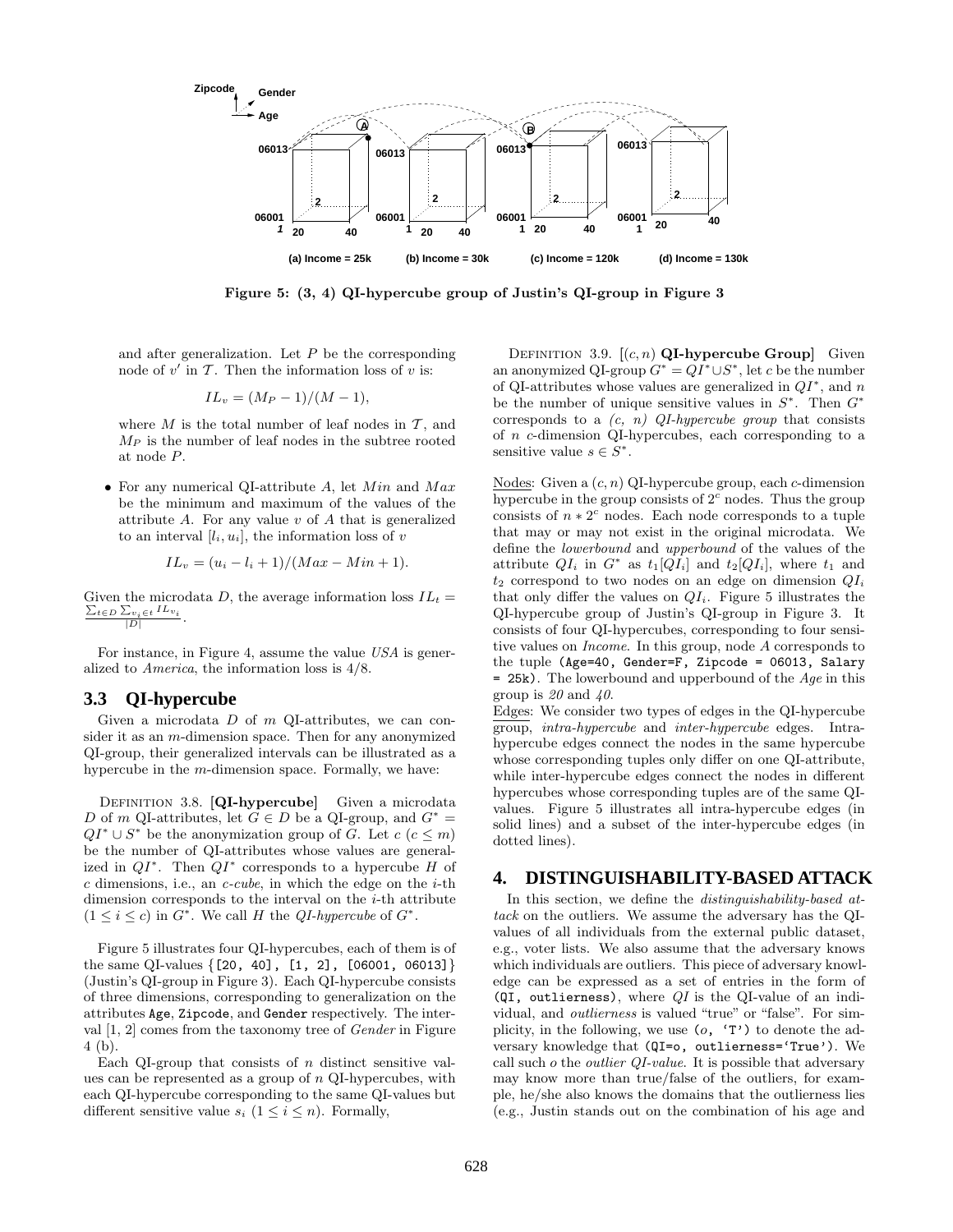income). But in this paper, we only focus on the simplest adversary knowledge as the true/false of outlierness. We will show that even with this small bit of information, there exists privacy breach.

We consider two types of privacy: *presence privacy*, which is the fact that the individual's record is present in the released microdata, and association privacy, which is the association between the individual and the sensitive values. Based on the adversary knowledge of outliers, both types of privacy can be disclosed by the inference of the distinguishability of the outliers. Formally,

DEFINITION 4.1. [Distinguishability-based Attack] Given a microdata  $\overline{D}$  and the adversary knowledge  $(o, T'),$ let  $G^* = QI^* \cup S^*$  be the anonymized group that matches o. If the adversary can infer that there must exist at least an outlier in  $G^*$ , then the probability of presence privacy leakage

$$
Pr(o \in D \mid G^*) = 1/h,
$$

where  $h$  is the number of outliers whose QI-values match G<sup>\*</sup>. Further, the probability of association privacy leakage

$$
Pr((o, s) \in D \mid G^*) = 1/l,
$$

where l is the number of distinct sensitive values  $s \in S^*$  such that  $(o, s)$  is a  $(p, d)$ -outlier.

If the adversary cannot infer the existence of any outlier in D, both  $Pr(o \in D \mid G^*)$  and  $Pr((o, s) \in D \mid G^*)$  equal 0. Therefore, the key to protect both the presence and association privacy of outliers is to prevent the adversary from inferring the existence of outliers. To address this, we study how the adversary can infer the existence of the outliers from the released  $G^*$ . First, we define bad QI-hypercube nodes and edges.

DEFINITION 4.2. [Bad QI-hypercube Nodes and Edges] A node of a QI-hypercube is *bad* if it corresponds to a  $(p, d)$ outlier tuple. An (intra-hypercube or inter-hypercube) edge is bad if it connects two bad nodes.

For instance, node  $B$  in Figure 5 is a bad node, since it corresponds to an outlier tuple ( $Age = 20$ ,  $Gender = M$ , Zipcode =  $06013$ , Income =  $120K$ ).

Second, we define *distance-constrained tuples*. The intuition of this definition is that such tuples can enable the inference of existence of outliers (as shown in later Lemma 4.1).

DEFINITION 4.3. [Distance-constrained Tuple] Given a microdata D and an anonymization group  $G^* = QI^* \cup S^*$ of  $D$ , let  $H^s$  be a QI-hypercube of  $G^*$  on the sensitive value  $s \in S^*$ . Then a tuple that matches  $G^*$  is *distance*constrained if it satisfies that  $\forall$  tuple  $t' \in D$  and  $\forall$  QIattribute  $QI_i$ , either  $t[QI_i] + l_i \geq 2 \star t'[QI_i]$  or  $t[QI_i] + u_i \leq$  $2 * t'[QI_i]$ , where  $l_i$  and  $u_i$  are the lowerbound and upperbound values on dimension  $QI_i$  in  $H^s$ .

By knowing all QI-values of the individuals from the external knowledge, the adversary can easily check whether a tuple is distant-constrained. An important property of distance-constrained tuple is explained in the following Lemma.

LEMMA 4.1. Given a distance-constrained tuple  $t, \forall$  tuple  $t' \in D$ , it must satisfy that  $\forall$  QI-attribute  $QI_i$ , either

|  $t[QI_i] - t'[QI_i] \geq |l_i - t'[QI_i]|$ , or  $|t[QI_i] - t'[QI_i]| \geq |t|$  $u_i - t'[QI_i]$ , where  $l_i$  and  $u_i$  are the lowerbound and upperbound values on dimension  $QI_i$  of  $G^*$  that t matches.

**Proof sketch**: For simplicity, let  $q = t[QI_i]$  and  $q' =$  $t'[QI_i]$ . We have  $l_i \leq q \leq u_i$ . There are two possibilities of  $q'$ : (1)  $q' \notin [l_i, u_i]$ , and (2)  $q' \in [l_i, u_i]$ . For Case (1),  $q' < l_i$ or  $q' > u_i$ . If  $q' < l_i$ , then  $|q - q'| \geq |l_i - q'|$ . Similarly if  $q' > u_i$ , then  $|q - q'| \ge |u_i - q'|$ . Then for Case (2), we prove by contraction. Assume that both  $|q-q'|<|l_i-q'|$ and  $|q - q'| < |u_i - q'|$ . Then we have  $q + l_i < 2 * q'$  and  $q + u_i > 2 * q'$ , which contradicts the assumption that t is a distance-constrained tuple. The correctness of the lemma then follows.  $\blacksquare$ 

Based on Lemma 4.1, we can show that single QI-hypercubes that contain bad nodes can be used to infer the existence of outliers. Specifically, we have:

Theorem 4.1. (Inference of Existence of Outliers on Single QI-hypercube): Given a microdata D and the adversary knowledge  $(o, T')$ , let  $G^* = QI^* \cup S^*$  be the anonymized QI-group that  $o$  matches, and  $H<sup>s</sup>$  be the QIhypercube of  $G^*$  on sensitive value  $s \in S^*$ . If: (1) o is distance-constrained, and  $(2)$   $H^s$  only contains bad nodes, then  $o$  must exist in  $G^*$ .

Proof sketch: We prove the correctness by contradiction; if  $o$  is a non-outlier, then  $H<sup>s</sup>$  must contain at least a good node. Let  $T = \{t \mid \forall \text{ node } n \in H^s, n \text{ corresponds to } t\}.$ It is straightforward that  $\forall t \in T$ , it must be true that  $\forall$ QI-attribute  $QI_i$ ,  $t[QI_i]$  is either the lowerbound or the upperbound value of  $QI_i$  in  $G^*$ . From Lemma 4.1, there must exist a tuple  $t \in T$  s.t. for each dimension  $QI_i$ ,  $\forall$  tuple  $t' \in D$ ,

$$
|o[QI_i] - t'[QI_i]| \geq |t[QI_i] - t'[QI_i]| (*).
$$

Since  $o$  is a non-outlier, there are more than  $p\%$  tuples  $t'$ whose  $dist(o, t') < d$ . Thus based on  $(*)$ , the tuple t must also be a non-outlier, which contradicts the assumption that every node in  $H^s$  corresponds to an outlier. Thus  $o$  must exist in the microdata. The correctness of the theorem then follows.

We assume the adversary can decide the outlierness of QIhypercube nodes from his/her common knowledge. Then Theorem 4.1 shows that by combining the outlierness of the individuals from adversary knowledge, and the distanceconstrainedness of the outlier nodes, the adversary can infer the existence of outliers. The anonymization group of Justin's record in Figure 2 (a) is such an example. In this example, all nodes of the QI-hypercube of sensitive value  $120K$  are bad. Since Justin's record is distance-constrained, the adversary can infer that Justin's record must exist in the microdata. Since Justin is the only outlier whose QI-values matches the group, the adversary's probability of Justin's presence privacy is  $100\%$ . Further, since  $120K$  is the only sensitive value that makes Justin's record an outlier, the adversary's probability of his association privacy is 100%. In other words, Justin's privacy has been completely revealed.

Next, we study how the adversary infers the existence of outliers from multiple QI-hypercubes in the same QI-group. We have:

THEOREM 4.2. (Inference of Existence of Outliers from Multiple QI-hypercubes) : Given a microdata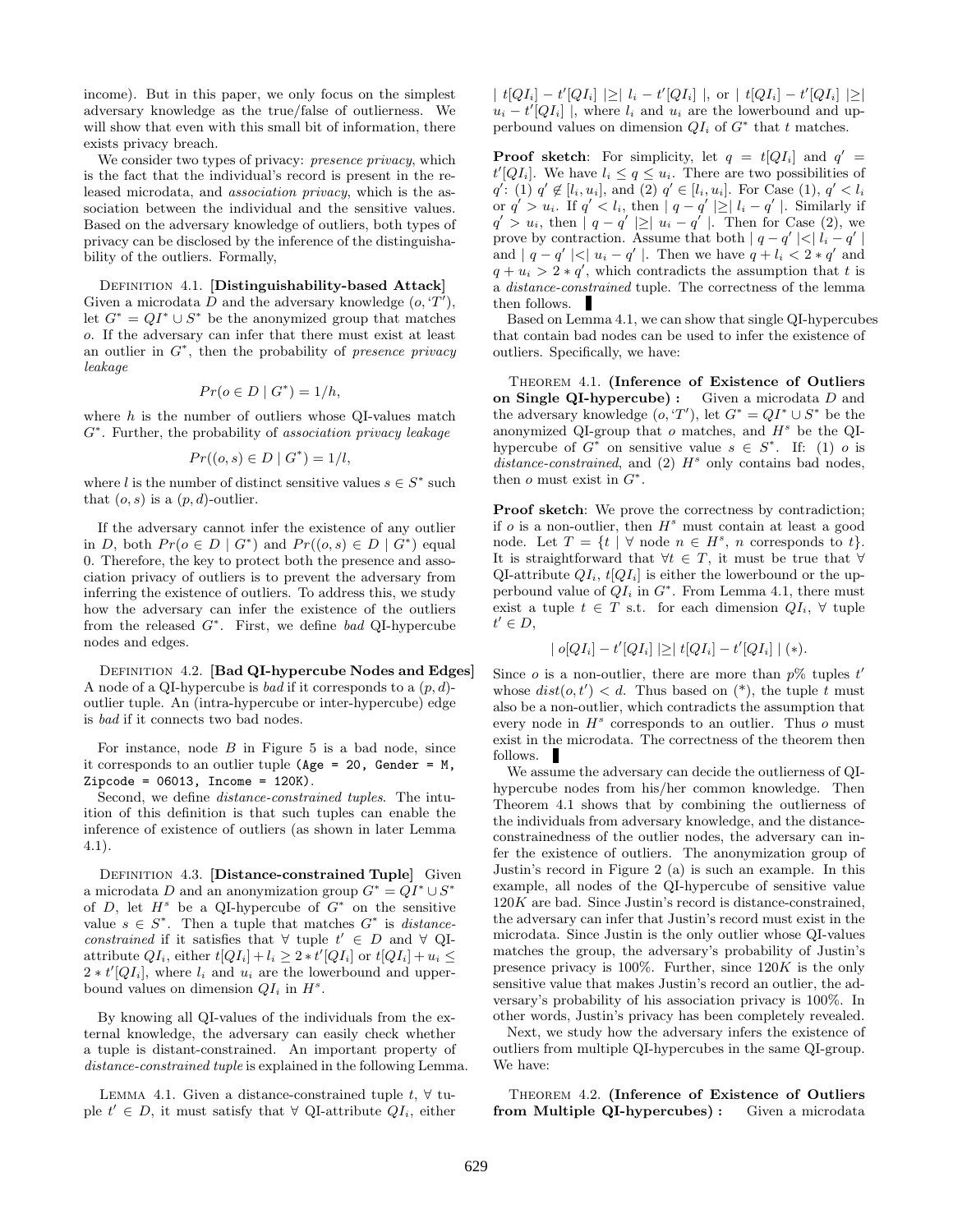D and the adversary knowledge  $(o, T')$ , let  $G^* = QI^* \cup S^*$ be an anonymized QI-group. Let  $H$  be the QI-hypercube group of  $G^*$ . If there exists a node  $n \in H$  such that: (1) all inter-hypercube edges that connect the nodes of the same QI-value of n are bad, and (2)  $\forall t' \in D$ , it satisfies that  $\forall$ QI-attribute  $QI_i$ ,  $|o[QI_i] - t' |QI_i| \geq |t|QI_i| - t' |QI_i|$  |, where  $t$  is the tuple that node  $n$  corresponds to, then  $o$  must exist in  $G^*$ .

**Proof Sketch:** We prove that if  $o \notin G^*$ , then there must exist at least an inter-hypercube edge that is not bad. The contradiction proof is similar to Theorem 4.1; since  $o$  is a nonoutlier, there are more than  $p\%$  tuples t' whose  $dist(o, t')$  < d. Since  $|o[QI_i] - t'[QI_i] \ge |t[QI_i] - t'[QI_i] |$ , t must be an non-outlier, which violates the assumption that every node on the inter-hypercube edges corresponds to an outlier. The correctness of the theorem then follows.

An example for inference of existence of outliers from multiple QI-hypercubes is Justin's record in Figure 2 (b). All inter-hypercube edges on the nodes of the same QI-value that contains  $Age=20$  are bad. Thus Justin's record must exist in the original microdata. Consequently Justin's presence privacy is inferred with probability 1. However, the adversary's probability of Justin's association privacy is 1/3, since all three income values can make outlier tuple.

# **5. PRIVACY MODEL**

Theorem 4.1 and 4.2 have shown that the adversary can possibly infer the presence of the outlier tuples. Consequently he/she can disclose both the presence and association privacy of the outliers by distinguishability-based attack. To deal with this attack, we define plain k-anonymity.

DEFINITION 5.1. [Plain k-anonymity] Given the microdata D and the adversary knowledge  $(o, 'T')$ , the anonymization group  $G^* = QI^* \cup S^*$  is plain and k-anonymous if: (1) There are k distinct sensitive values in  $S^*$ , and (2)  $Pr(o \in$  $D | G^* = Pr((o, s) \in D | G^*) = 0.$ 

Given the microdata D, our goal is to find the plain and k-anonymous groups. The key is to disable the adversary to infer the existence of outliers. As shown by both Theorem 4.1 and Theorem 4.2, the inference is always based on the badness of QI-hypercube nodes and whether the outlier tuples are distance-constrained. Since distance-constrained is not changeable with given QI-values, what we can do is to remove the badness of QI-hypercube nodes. We have:

THEOREM 5.1. (Plain  $k$ -anonymous Groups) : Given a QI-group G, let  $G^* = QI^* \cup S^*$  be its anonymization. Let H be the QI-hypercube group of  $G^*$ . Then  $G^*$  is plain and k-anonymous if  $\forall t \in G: (1)$  There are at least k distinct values in  $S^*$ , (2)  $\forall$  QI-hypercube  $H^s \in H$  ( $s \in S^*$ ), there exists at least a node  $n \in H^s$  that is not bad, and (3)  $\forall$ inter-hypercube edges that connect the nodes of the same QI-values, there exists at least one that is not bad.

The correctness of Theorem 5.1 is straightforward from Theorm 4.1 and 4.2. Figure 3 is an example of plain kanonymous groups. Now our goal is to design such anonymization scheme.

# **6. GLOBAL AND LOCAL OUTLIERS**

Prior to studying how to design the plain k-anonymous scheme, a fundamental question must be answered: given an outlier, does there always exist a plain, k-anonymized QI-group? Unfortunately it is not true. There may exist outliers that cannot be included into any plain, k-anonymous QI-group. One example is Bill's record in Figure 1. Due to his extremely high income (2 billion), including his record into any QI-group would not help to hide the fact that the record of someone who is super rich exists in the original microdata. Therefore, to address the impact of distinguishability of the outliers to their identification, the outliers are categorized into two types: global and local outliers.

DEFINITION 6.1. [Global and Local Outliers] Given a microdata  $D$ , let  $o$  be an  $(p, d)$ -distance outlier in  $D$ . We say o is a *global* outlier if  $\beta$  a plain k-anonymous QI-group  $G \in D$  s.t.  $o \in G$ . Otherwise, o is a *local* outlier.

Following the definition, a naive way to find out the global outliers is to try all possible QI-group schemes, which is very costly. The challenge is to efficiently locate the global outliers in the microdata. We have:

THEOREM 6.1. (Global Outlierness of Sensitive-attribute **Outliers**): Any sensitive-attribute outlier  $o$  is a global outlier.

The correctness of Theorem 6.1 is straightforward. Any tuple that contains a  $(p, d)$ -outlier sensitive value s must be a  $(p, d)$ -outlier. Therefore, any QI-hypercube that contains s must only contain bad nodes, which violates the condition (2) in Theorem 5.1.

To eliminate the global outlierness, one possible solution is to suppress the sensitive values. However, as other tuples publish sensitive values, such "abnormal" suppression may enable the attacker to infer the existence of outliers. Thus we have no choice but to remove the global outlier tuples, even though this may cause 100% infomraiton loss on these tuples.

Next, we answer the question that whether a multi-attribute outlier can be a global outlier.

We have the following theorem.

Theorem 6.2. (Local-outlierness of Multi-attribute **Outliers**) : Any multi-attribute outlier  $o$  is a local outlier.

Proof: Assume there exists a multi-attribute outlier  $o$  that is a global outlier. Then any QI-group that matches the QI value QI of o cannot be plain, i.e., all nodes of the QIhypercubes are bad. However, there may exist the anonymized QI-groups whose QI-hypercubes that o matches are of nodes corresponding to non-outlier tuples, which brings contradiction.

#### **7. ANONYMIZATION ALGORITHM**

Given a microdata  $D$ , our goal is to split the microdata into partitions that correspond to plain, k-anonymized QIgroups, so that the adversary cannot explicitly identify neither any outlier nor any regular tuple. To achieve this goal, we propose an efficient construction mechanism. It consists of three steps, removal of global outliers, expansion-based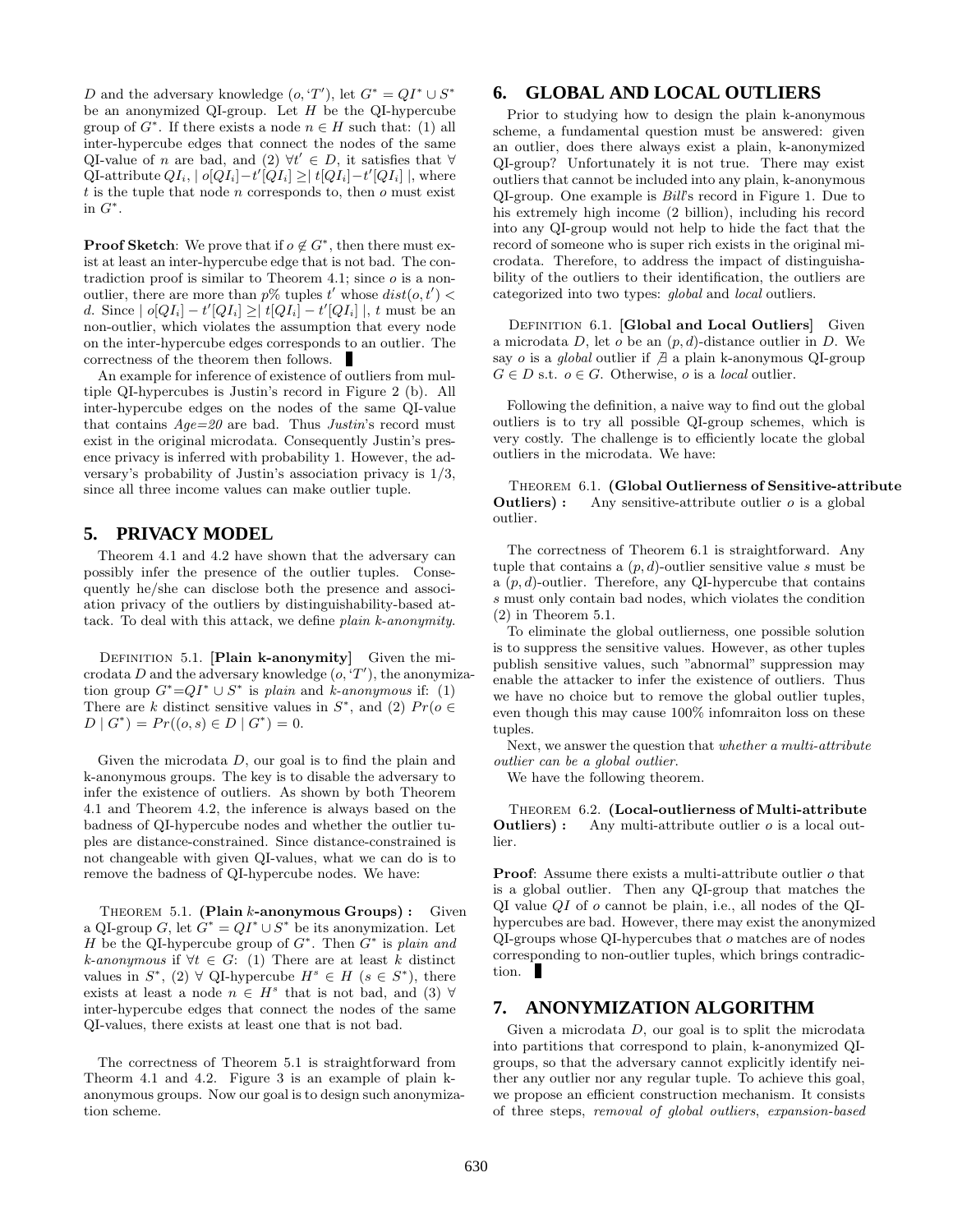

Figure 6: An example of sorted lists; Bill's record (global outlier) has been removed.

grouping, and processing of residue tuples. Next, we elaborate the details of these three steps. The pseudo code is shown in Algorithm 1. Before we present the algorithm, we must point out that finding optimal k-anonymization with minimal information loss is NP-hard [21, 14]. Thus we focus on efficient heuristics.

#### **7.1 Step 1: Removal of Global Outliers**

Since none of the global outliers can be included into any plain QI-group, thus first, we remove all global outliers, i.e., sensitive-attribute outliers, from the microdata. Line 1 - 2 of Algorithm 1 remove the global outliers. Although the removal operation is simple, it reduces the size of the microdata and as a result it may affect the later decision of  $(p, d)$ -outlierness. Therefore, we record the size of the original microdata and in the following steps, we always use this size to check outlierness.

## **7.2 Step 2: Expansion-based grouping**

After removal of global outliers, only local outliers remain. The naive approach of QI-group construction is to first locate all local outliers, then for each local outlier, try all possible partition schemes until a plain, k-anonymous scheme is reached. This approach is extremely inefficient for two reasons: (1) finding all outliers in the dataset may be time costly, and (2) the number of possible partition schemes is exponential to the number of the tuples in the microdata. The time complexity of finding all outliers can be quadratic to the size of the dataset [20, 22], sub-quadratic to the size of the dataset [10], or linear to the size of the dataset but exponential in the number of dimensions [20]. Although the use of spatial index structures (KD-trees [6], R-trees [11], or X-trees [7]) may help to speed up the outlier detection, the index itself brings construction overhead and maintenance cost. Therefore, to efficiently construct a plain and k-anonymous QI-group scheme, it is desirable to anonymize the groups without finding any local outlier before anonymization. Indeed, as long as the constructed QI-hypercubes satisfies Theorem 5.1, their corresponding anonymized QI-groups must be plain and k-anonymous, no matter whether they contain outliers. Following this principle, we design our anonymization algorithm. The basic idea of the algorithm is that for every tuple  $t$ , it starts itself as the seed group. The seed group is repeatedly expanded by adding new tuples, until a plain, k-anonymized QI-group is reached. Our experimental results show that our expansion-based approach always achieves better performance than the approaches that need to find the local

outliers before anonymization. More details can be found in Section 8.

Expansion operation is equivalent to adding tuples into the QI-group. The effect of expansion is to enlarge at least one dimension in the QI-hypercube, so that the "badness" of the nodes on these dimension will be reduced accordingly. A fundamental question is, which tuple(s) should be chosen for expansion? Randomly picking tuples may result in two tuples that are far away being put into the same QI-group, which may induce much information loss. Therefore, to reduce the information loss, we keep a sorted list for every attribute. The values in the sorted list are sorted in descending order. To record the association between tuples and their values, every value is linked with its tuple ID in the sorted list. Figure 6 shows the sorted lists of the microdata in Figure 1. Every sorted list keeps a pointer that points to the next value that will be picked. Based on the sorted lists, we expand the group in a greedy fashion: whenever the expansion is needed, for each QI-attribute  $QI_i$ , we pick the candidate tuple  $t_i$  that is pointed to in the sorted list  $L_i$ . If there are multiple tuples that are of the same value on  $QI_i$  as the pointed tuple, we pick all of them. We collect all candidates and pick the one such that including it into the current QI-group will make the group plain and k-anonymized. If there is no such tuple or there are multiple choices, we pick the one that yields the least information loss if it is included into the current QI-group. Line 8 - 13 of Algorithm 1 gives more details. After the added tuple is picked, the sorted lists will be updated accordingly. To be more specific, let  $t(q_1, \ldots, q_m, s)$  be the picked tuple. Then in each sorted list  $L_i$ , we remove the value  $q_i$ . Furthermore, we update the pointers in the sorted list. To be specific, let  $G^*$  be the new anonymized QI-group after expansion with t. For each attribute  $QI_i$ , let  $[l_i, u_i] \in G^*$  be the generalized interval. Then the pointer in the sorted list  $L_i$  will be moved to the value v right next to  $u_i$ , if  $u_i - v < v - l_i$ , or right before  $l_i$  otherwise. In other words, the pointer always points to the value that is the closest to the current QI-group. The updates of the sorted lists are implemented by Line 14 - 16 of Algorithm 1. When we reach a plain, k-anonymized group, we return the group, pick the next ungrouped tuple, and repeat the above procedure until all tuples are traversed.

It may be possible that at some stage of expansion, the QI-group includes a tuple that makes the bad nodes of the QI-hypercube. More seriously, further expansion of this QIgroup may not be able to remove the badness of the nodes. As a result, keep expanding such QI-groups will never terminate and produce plain, k-anonymity groups. To avoid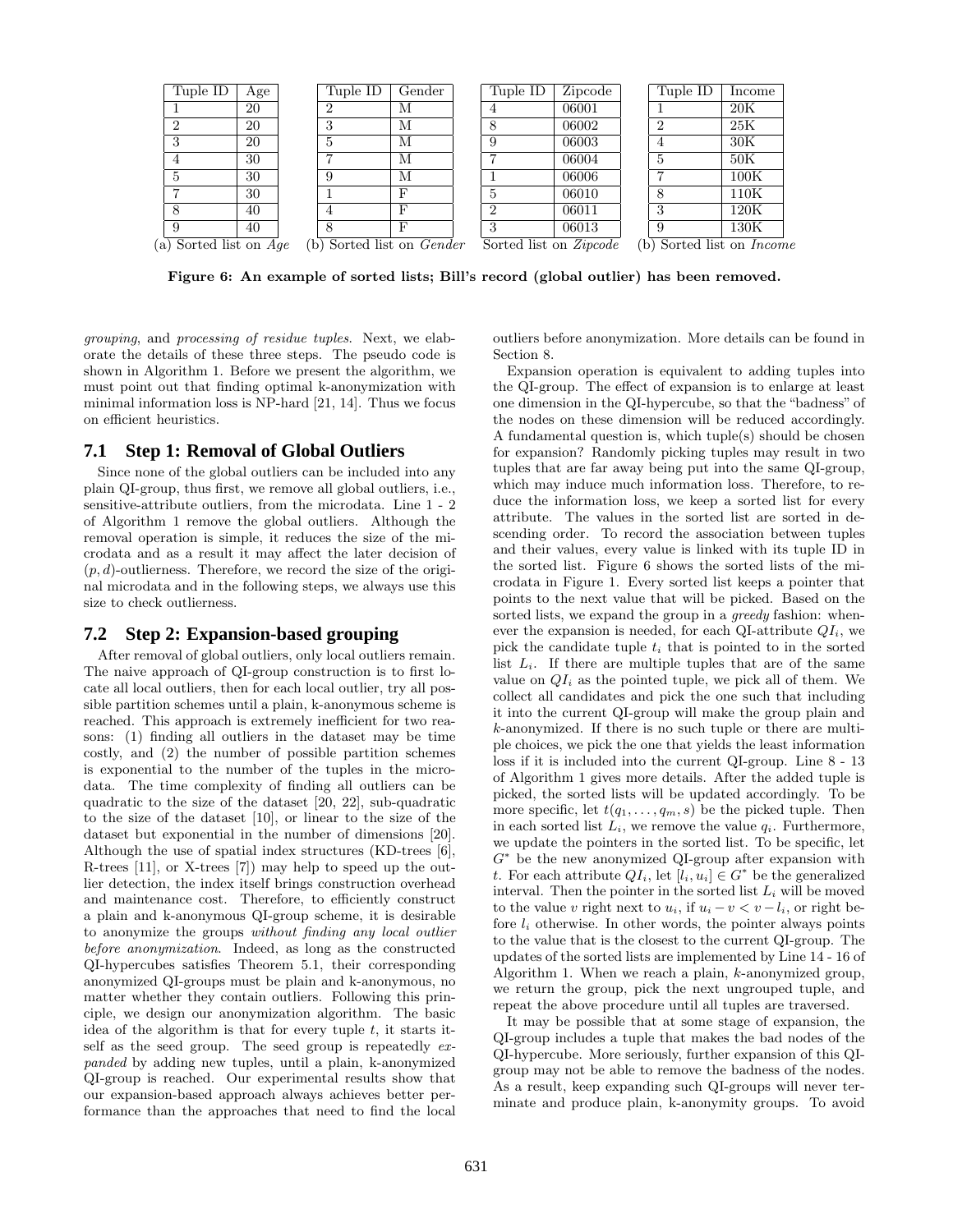this situation, we keep track of the number of steps that the groups have been expanded. If it exceeds a given threshold  $\delta$  (Line 19), we look for a unpicked non-outlier tuple t such that including  $t$  into the group will incur that a node of the QI-hypercube corresponds to  $t$  (Line 20 - 23). In other words, the QI-hypercube consists of at least a good node and consequently construct a plain and k-anonymous QI-group. If no such tuple  $t$  exists in the microdata, to reduce the "badness" of the QI-hypercube nodes, we adjust the current QI-hypercube such that at least one QI-hypercube node whose corresponding tuple is changed. To achieve this goal, we remove a tuple in the current group (Line 25). The criteria is to pick the tuple  $t$  that contributes the most to the QI-hypercube nodes, i.e., the number of attributes on which  $t$  has either the minimum value (contributing to the lowerbound) or the maximum value (contributing to the upperbound). After the removal, we repeat the whole grouping procedure.

#### Example 7.1. [Expansion]

Assume we consider 3-anonymity. Assume we have picked the tuple 1, 2 and 3, which will result in the QI-group as Age=20, Gender=[M, F], Zipcode=[06006, 06013], income  $=\{20K, 25K, 120K\}$ . This QI-group is not plain. Then we pick tuple 4 from the sorted list of the attribute age, tuple 5, 7 and 9 from the sorted list of Gender (they are of the same value  $M$ ), and tuple 7 from the sorted list of  $Zipcode$ (06004 is the closest value to [06006, 06013]). Both tuple 5 and 7 can make the QI-group as a plain 3-anonymity group. However, since tuple 7 induces less information loss, tuple 7 is chosen for expansion.  $\Box$ 

#### **7.3 Step 3: Processing of Residue Tuples**

Since Step 2 only considers unanonymized tuples for expansion, it is possible that some tuples cannot be grouped if their group members are anonymized already. For each such residue tuple  $t$ , first, we pick the anonymization group that produces the minimal information loss by including  $t$  as the seed group. We repeatedly merge the seed group with the other groups if the merge causes the minimal information loss, until we reach a plain and k-anonymity group. Line 19 - 24 of Algorithm 1 process the residue tuples.

#### **7.4 Discussion**

The performance of Algorithm 1 is dominated by Step 2. In this step, the time complexity of checking plain and kanonymous group (Line 7) is  $O(kn2^m)$ , where k is the given threshold for  $k$ -anonymity,  $m$  is the number of QI-attributes, and  $n$  is the size of the microdata. The time complexity of each greedy expansion is  $O(m)$ . For the worst case it will be expanded  $n$  times. Thus the total cost of expansion is  $o(mn)$ . The sorted lists are updated with  $O(m)$  complexity. Thus the complexity of Algorithm 1 is  $O(kn2^m)$ .

# **8. EXPERIMENTS**

We ran a battery of experiments to measure the performance of our anonymization algorithm and explored various factors that impact the anonymization performance. Further, we investigated the information loss by our anonymization approach. In this section, we describe our experiments and provide an analysis of our observations.

Algorithm 1 Algorithm ExpC(): Construct the plain kanonymous scheme based on expansion

Require: Microdata D;

- **Ensure:** A generalized version  $D^*$  that is good; {Step 1: Remove global outliers}
- 1: for all tuple  $t$  that is sensitive-attribute outlier  $d\mathbf{o}$
- 2: remove t;
	- {Step 2: Expansion-based grouping}
- 3:  $\tilde{Q}Group\leftarrow{}{\}$ ;
- 4: repeat
- 5: Pick a ungrouped tuple t;
- 6:  $G = \{t\};$
- 7:  $Num \leftarrow 0;$
- 8: while  $G$  is not a plain k-anonymity group  $\bf{do}$
- 9:  $CandidateSet = \{\};$
- 10: **for all** Sorted list  $L_i$  do
- 11: Pick the tuple  $t'$  that is pointed in  $L_i$ ;
- 12:  $C and idateSet = CandidateSet \cup \{t'\};$
- 13: Let  $t \in CandidateSet$  be the one that makes  $G \cup \{t\}$ of the minimum information loss;
- 14:  $G \leftarrow G \cup \{t\};$
- 15: **for all** Sorted list  $L_i$  do
- 16: move the pointer to the closest value to the interval of attribute  $A_i$  in  $G \cup \{t\};$
- 17: remove the value  $a_i$  of the tuple t from  $L_i$ ;
- 18:  $Num \leftarrow Num + 1;$
- 19: if  $Num \geq \delta$  then
- 20:  $max_i \leftarrow$  the maximum value of all tuples in G on attribute  $QI_i$ ;
- 21:  $min_i \leftarrow$  the minimum value of all tuples in G on attribute  $QI_i$ ; {Expand too much; Choose a nonoutlier tuple to be the node of the QI-hypercube;}
- 22: **if**  $\exists$  a unpicked non-outlier tuple t s.t.,  $\forall$  QIattribute  $QI_i$ ,  $t[QI_i] > max_i$  or  $t[QI_i] < min_i$ then
- 23:  $G \leftarrow G \cup \{t\};$
- 24: else
	- 25: Remove a tuple  $t'$  from  $G$  s.t. it has the maximum number of the attributes on which  $t'$ equals either  $max_i$  or  $min_i$ ;
	- 26:  $QGroup \leftarrow QGroup \cup G;$
	- 27: until The sorted lists are empty; {Step 3: Processing of Residue Tuples}
	- 28: for all Residue tuple  $t$  do
	- 29: pick G s.t. the information loss of  $G \cup \{t\}$  is minimal
	- 30: while  $G$  is not a plain k-anonymity group  $\bf{do}$
	- 31: for all  $G' \neq G$  do
	- 32: if  $G \cup G'$  is of minimal information loss then
	- 33:  $G \leftarrow G \cup G';$

# **8.1 Experimental Setup**

Setup We use a PC machine with one processor having a speed of 2GHz and 1GB of RAM. We implement the algorithms in C++. Datasets We use the Census dataset that contains personal information of  $500,000$  American adults<sup>3</sup>. The details of the dataset are summarized in Figure 7. We construct test datasets of different sizes by picking various subsets from the Adults data.

Anonymization approaches We mainly compare the performance and information loss of three anonymization ap-

<sup>3</sup>http://www.ipums.org/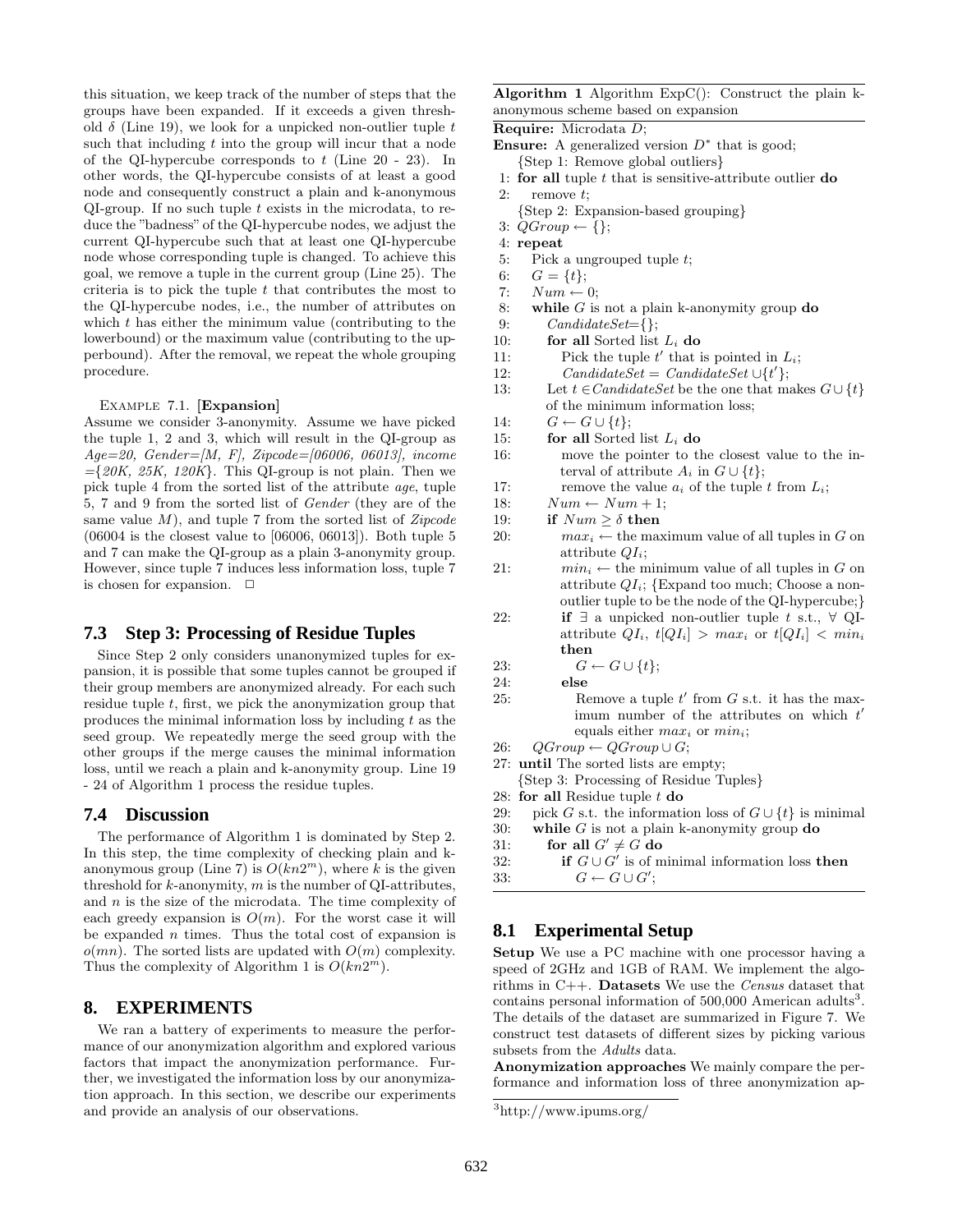| Attribute    | Number of distinct values |
|--------------|---------------------------|
| Age          | 78                        |
| Gender       | 2                         |
| Education    | 17                        |
| Marital      | 6                         |
| Race         | 9                         |
| Work Class   | 10                        |
| Country      | 83                        |
| Occupation   | 50                        |
| Salary-class | 50                        |

Figure 7: Summary of Attributes



Figure 8: Performance Comparison of ExpC, GNOF, and GOF Approaches;  $p=0.8$ ,  $d=0.85$ ,  $k=15$ 

proaches:

- 1.  $ExpC$  approach: our anonymization algorithm  $ExpC$ (Algorithm 1 in Section 7) that anonymizes the microdata by expansion-based grouping without finding any local outlier beforehand.
- 2. GNOF approach: The local outliers are located first. When constructing the anonymization groups, nonoutlier tuples are grouped first. The outliers are added into the groups of non-outliers.
- 3. GOF approach: Similar to GNOF approach, the local outliers are located first. Then the construction of the anonymization groups start from outliers. The group is constructed by using the same expansion-based grouping approach. The non-outliers are added into the groups by expansion.

We also implemented the *Incognito* generalization approach in [13] for comparison of the performance.

Information loss measurement We use the information loss measurement defined in Section 3, i.e., the average information loss  $IL = \frac{\sum_{t \in D} \sum_{v_i \in t} IL_{v_i}}{|D|}$  $\frac{1}{|D|}$ .

## **8.2 Performance**

#### *8.2.1 Comparison of Four Anonymization Approaches*

The first part of performance experiments is to compare the performance of four anonymization approaches,  $ExpC$ , GNOF, GOF, and *Incognito* [13]. Figure 8 shows the result. First, Incognito always wins, since it never checks the goodness of the anonymization groups. Second, our  $ExpC$ approach gets better performance than GNOF and GOF. The performance gain increases when the size of databases grows. When the dataset is of  $50K$ , our  $ExpC$  approach is



Figure 9: Performance of Four Components of ExpC, GNOF, and GOF Approaches;  $p=0.8$ ,  $d=0.85$ ,  $k=15$ 



Figure 10: Performance of Expansion of ExpC, GNOF, and GOF Approaches

around twice faster than GNOF and GOF. This is because compared with GNOF and GOF approaches, our approach avoids outlier detection, which takes considerable amounts of time.

To further study more details of the performance, we measure the performance of four major components of each approach. These major components are: finding global outliers, finding local outliers, expansion-based grouping, and residue processing. Figure 9 shows the results. We observed that for all three approaches, the time cost of expansionbased grouping is dominant. This proves that it is necessary to avoid finding the local outliers before anonymization, as what we have did in the  $ExpC$  approach. Further, the cost of residue processing is always negligible. This is because the number of residue tuples are always very small compared with the size of the microdata. We also compare the cost of the expansion-based grouping of  $ExpC$  with both the GNOF and GOF approaches (Figure 10). The observation is that the cost of expansion-based grouping of the  $ExpC$ approach is always less than that of both GNOF and GOF approaches, which proves that anonymization without distinguishing outliers is efficient.

Furthermore, we compare the average size of QI-groups for these three approaches. The results are in Figure 11. It shows that our ExpC approach always produces the QIgroups of the smallest average sizes, which results in smaller information loss, as shown in Section 8.3.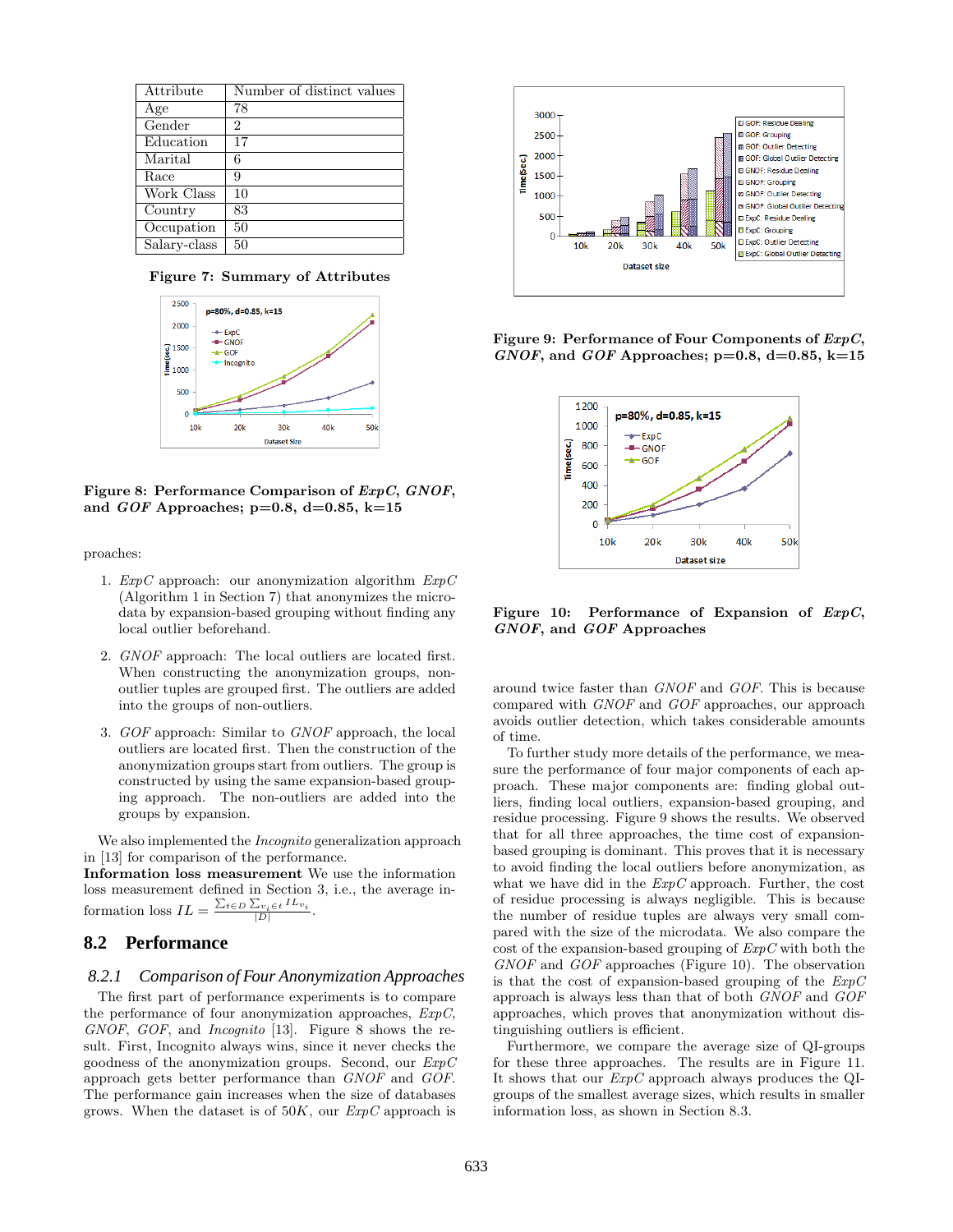

Figure 11: Average size of QI-groups

## *8.2.2 Performance Study of Our* ExpC *Approach*

The second part of performance experiments is to study the impact of various configurations to the performance of our  $ExpC$  approach. First, we measure the performance of  $ExpC$  algorithm for datasets of various sizes. The result is shown in Figure 9. Unsurprisingly, the performance degrades with databases of increasing sizes. Then we change the setup of p, d values for the definition of  $(p, d)$ -outliers, and  $k$  value for  $k$ -anonymity. First, we fix the value  $p$  and change d value. The results are shown in Figure 12 (a). We observed that for most of the cases, the performance gets better with increasing  $d$  values. The reason is that the larger d value is, the less likely that the nodes of the QIhypercubes are the outliers, and thus the fewer expansions are needed. Further, we observed that increasing  $k$  values improve performance. The reason for this is that smaller  $k$  values will result in smaller QI-groups and possibly more necessary expansions.

We also fix the value  $d$  and change  $p$  value. The result is shown in Figure 12 (b). We observed the similar phenomenon as fixing  $p$  value case.

# **8.3 Information Loss**

#### *8.3.1 Comparison of Four Approaches*

We compare the information loss of the three approaches, as well as the approach that simply removing all outliers (including both global and local ones). The results are shown in Figure 13. We observed that our  $ExpC$  approach always achieves the best information loss. Further, removing outliers incurs the worst information loss, which proves that our original statement that simply removing outlier tuples is not a good solution regarding the utility of the anonymized data.

#### *8.3.2 Information Loss of Our* ExpC *Approach*

We evaluate the information loss of our  $ExpC$  approach for various configurations of  $p$ ,  $d$ , and  $k$  values. We start from fixed d values. The result is shown in Figure 13 (b). The first observation is that the information loss is always small (less than 1). This proves that our algorithm can achieve anonymization with small information loss. Second, the information loss increases with increasing  $k$  values. The result is straightforward: with bigger  $k$  values, the QI-groups must be larger, which incurs greater information loss. Third, it shows that the information loss is always the same with larger p values. This is because the non-outlier for  $(p, d_1)$ configuration must be non-outlier for  $(p, d_2)$ , where  $d_1 \leq$  $d_2$ . Consequently any plain, k-anonymous group with  $(p, d_1)$ configuration must be plain and k-anonymous for  $(p, d_2)$ . We also measure the information loss for fixed  $p$  values and show the result in Figure 13 (c) and observe the similar results.

#### **8.4 Summary of Experiments**

The experimental results demonstrates that our  $ExpC$  approach can efficiently anonymize the microdata that contains outliers with low information loss. The key to achieve good performance is that we avoid finding outliers before anonymization.

## **9. CONCLUSION**

In this paper, we studied the k-anonymization problem with presence of outliers. We defined the novel concept of plain k-anonymity so that the distinguishability of outliers are adequately protected by anonymization. We characterized outliers into two types, global outliers and local outliers, and studied anonymization technique for each type. We designed an efficient algorithm to produce plain k-anonymity schemes.

There are many interesting issues to be explored in the future. In particular, we aim at extending our model to richer external knowledge, for example, the adversary not only knows that Justin is an outlier but also his outlierness lies on the combination of age and income. Then the attack can be more sophisticated than the current distinguishability-based attack. We plan to continue on this theme. We are also interested in studying possible optimization techniques on the expansion-based approach. Extending the framework to support database updates is another interesting issue. Further, we plan to work on density-based outliers.

# **10. REFERENCES**

- [1] R. Agrawal and R. Srikant, "Privacy-Preserving Data Mining", SIGMOD 2000.
- [2] C. C. Aggarwal, "On Randomization, Public Information and the Curse of Dimensionality", ICDE 2007.
- [3] F. Angiulli and C. Pizzuti, "Fast outlier detection in high dimensional spaces", in Proceedings of the Sixth European Conference on the Principles of Data Mining and Knowledge Discovery, 2002.
- [4] S. D. Bay, M. Schwabacher, "Mining Distance-Based Outliers in Near Linear Time with Randomization and a Simple Pruning Rule", SIGKDD 2003.
- [5] R. J. Bayardo and R. Agrawal, "Data privacy through optimal k-anonymization", ICDE 2005.
- [6] J. Bentley, "Multidimensional binary search trees used for associative searching". Communications of the ACM, 1975.
- [7] S. Berchtold, D. Keim, and H. Kreigel, "The X-tree: an index structure for high dimensional data", In VLDB, 1996.
- [8] M. M. Breunig, H. Kriegel, R.T. Ng, J. Sander, "LOF: Identifying Density-Based Local Outliers", SIGMOD 2000.
- [9] T. Dalenius and S. P. Reiss, "Data swapping: a technique for disclosure control", Journal of Statistical Planning and Inference, 1982.
- [10] A. Ghoting, S. Parthasarathy, M. E. Otey, "Fast Mining of Distance-Based Outliers in High-Dimensional Datasets", SIDM, 2006.